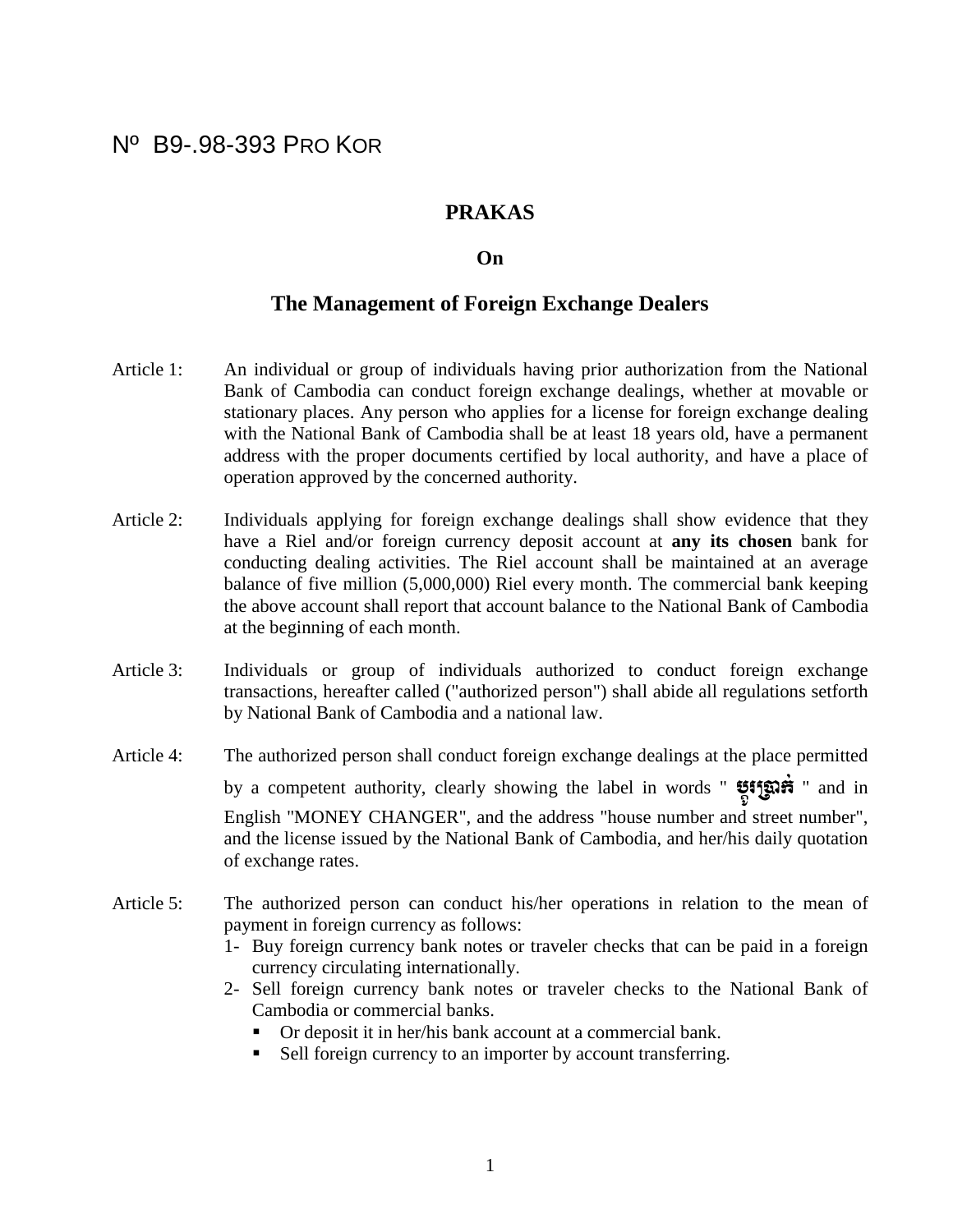- Sell foreign currency to an individual person having a visa to go abroad up to the maximum amount of not exceeding five thousand (5,000) US dollar after receiving related documents regarding travels.
- Sell foreign currencies to foreigners who have the receipts of exchanging money when they entered Cambodia but have not spent all by the time of their departure.
- Sell foreign currency to other persons in an amount of not exceeding three hundred (300) US dollars.
- Article 6: At any buying and selling of foreign currencies, the authorized person shall fill in the money-changing certificate sampled by the National Bank of Cambodia in which shall be included serial number, dealing date, name and address of buyer/seller, foreign currency amount, type of foreign currency, exchange rate, amount in riel, and the signature of the authorized person or representative.
- Article 7: For every transaction, the authorized person shall issue the dealing certificates in duplicate which the original copy shall be given to the customer and a copy shall be kept for daily recording purposes.
- Article 8: The authorized person shall not be allowed to accept deposits or makes loans or any other commercial banking related activities.
- Article 9: The authorized person shall appropriately keep a detailed journal of all buying and selling of foreign currencies and travelers checks which can be paid in foreign currency. The journal and dealing certificates mentioned above shall be kept chronologically for the purpose of periodic or irregular auditing (without prior notice) by an agent of National Bank of Cambodia.
- Article 10: The authorized person shall prepare a weekly operation and currency situation report be sent to the National Bank of Cambodia (Exchange Management Department) on Tuesday of the following week. The daily foreign exchange operation shall be recorded in details in the report. The detailed daily operation shall be reported. For the days without operation the report shall be recorded as "None". The report shall indicate the ending balance of the last day of each week.
- Article 11: The foreign exchange license issued by the National Bank of Cambodia is valid for only 12 months. Authorized persons who wish to continue their operations shall renew the license 30 days prior to the expiration date.
- Article 12: The license shall be revoked if the authorized person violates regulations and rules such as:
	- Do not pay taxes after the National Bank of Cambodia receives official and written notice from competent authorities.
	- Do not submit a weekly report to the National Bank of Cambodia for a month.
	- Do not show the license and daily exchange rate quotation.